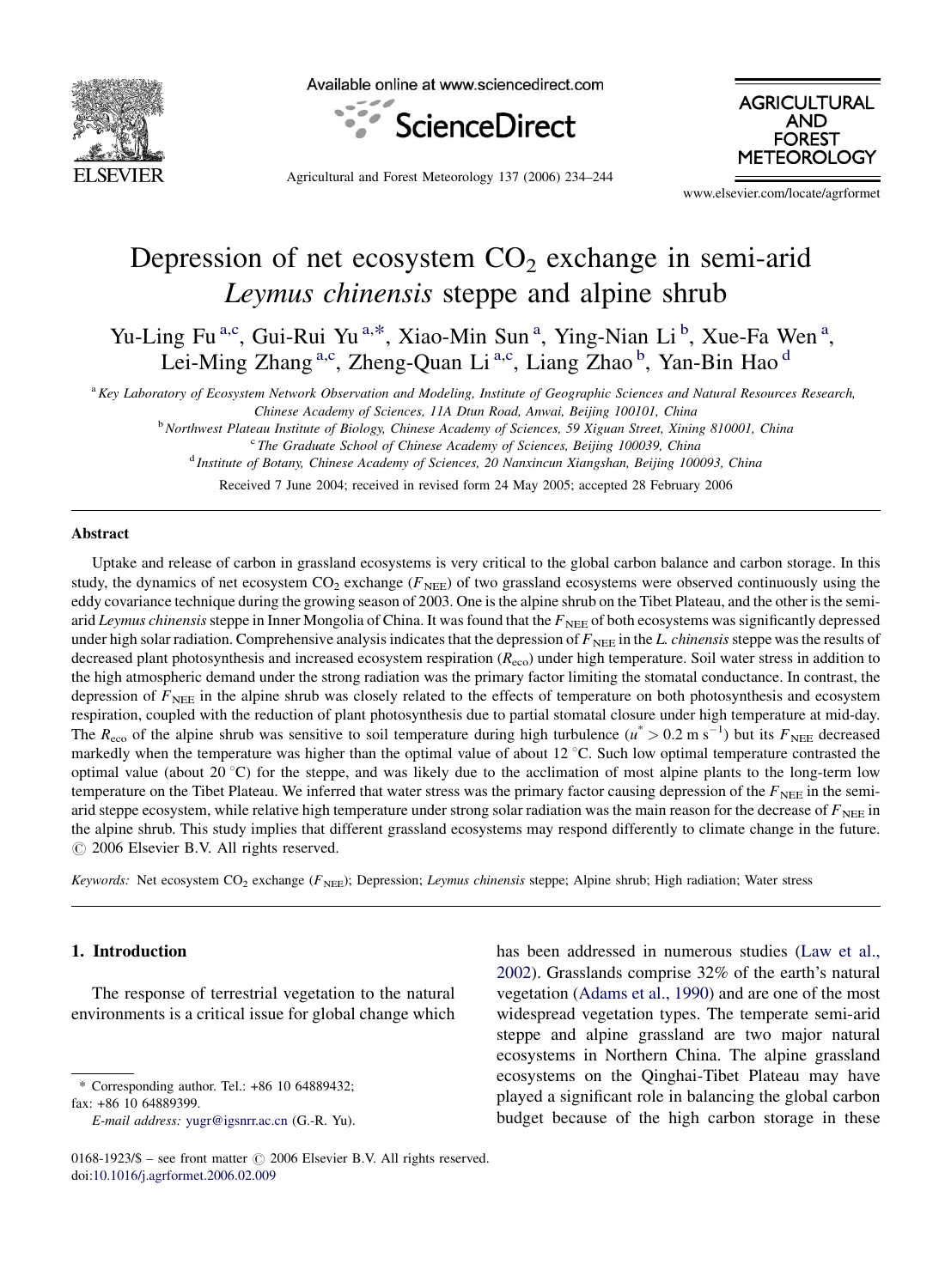<span id="page-1-0"></span>ecosystems, especially in the soil, over a large area of about 128 million ha ([Xie et al., 2003; Wang and Zhou,](#page-10-0) [1999\)](#page-10-0). The Leymus chinensis steppe is an important component of the temperate grassland in Eurasia, with half of its total area (about 84 million ha) located in China [\(Li et al., 1998](#page-9-0)). These temperate grasslands may contribute significantly to global carbon balance as large sinks or sources. Studies have shown that alpine grassland may have great potential in releasing carbon under global warming because of the sensitivity of frigid soil to increase of temperature ([Wang et al.,](#page-10-0) [2002\)](#page-10-0), and the temperate steppe may be very sensitive and show large asymmetric response to variation of precipitation ([Wever et al., 2002](#page-10-0)). The large vegetation diversity and climatic variability present in grasslands ecosystems offer special opportunities for the study of ecosystem physiology in respect to environmental change ([Wever et al., 2002](#page-10-0); [Frank and Dugas, 2001\)](#page-9-0).

Environmental stresses resulting from climate change can substantially reduce plant production in temperate grasslands [\(Parton et al., 1994\)](#page-10-0). Solar radiation on both the Tibet Plateau and Inner Mongolia Plateau is very strong, and exposure of plants to excessive light energy generally induces photosynthetic depression ([Cui et al., 2003; Long et al., 1994\)](#page-9-0). The steppe in Inner Mongolia of China often suffers from drought causing this ecosystem to experience water stress frequently. In the field, heat stress often accompanies drought stress; this increases the importance of soil water availability for stress relief [\(Salvucci](#page-10-0) [and Steven, 2004](#page-10-0)).

However, inconsistent effects of these environmental stresses on photosynthetic depression have been reported in previous studies [\(Lu and Zhang, 1999;](#page-9-0) [Manuel et al., 1999\)](#page-9-0) and little is understood on the controlling mechanisms of the patterns and processes of grassland ecosystems at high elevation. Previous leaflevel photosynthesis studies have shown that alpine

| Table 1 |  |                                     |  |
|---------|--|-------------------------------------|--|
|         |  | Conditions of the observation sites |  |

species seemed to acclimate well to strong irradiation and low temperature [\(Manuel et al., 1999; Germino and](#page-9-0) [Smith, 2000](#page-9-0)). However, much less attention has been given to net ecosystem  $CO_2$  exchange ( $F_{NEE}$ ) in grasslands and their sensitivities to climate conditions [\(Suyker et al., 2003\)](#page-10-0). Moreover, few studies have been conducted to examine depression of  $F_{\text{NEE}}$  at ecosystem level for environmentally stressed grassland ecosystems. Therefore, the objectives of this study were to examine the depression of  $F_{\text{NEE}}$  under high solar radiation based on two contrasting ecosystems, the semi-arid *L. chinensis* steppe in Inner Mongolia and the alpine frigid shrub on the Tibet Plateau of China. The mechanism of mid-day depression of  $F_{\text{NEE}}$  under high radiation is discussed by comparing the distinctive response of  $F<sub>NEE</sub>$  of the two ecosystems to various environmental stresses.

### 2. Materials and methods

#### 2.1. Site description

Observations were performed at two grassland ecosystems belonging to the Chinese Terrestrial Ecosystem Flux Observational Network (ChinaFLUX) (for details see [Yu et al., 2006](#page-10-0)). One is semi-arid L. chinensis steppe, located in the Xilin River Basin, close to the Inner Mongolia Grassland Ecosystem Research Station of the Chinese Ecosystem Research Network (CERN). The other is the alpine frigid Potentilla fruticosa shrub, located in the north of the Qinghai-Tibet Plateau, near to the Haibei Research Station of CERN. The alpine shrub is significantly distinct from the semi-arid steppe in its unique climate and high elevation, where the frigid soil is rich in organic matter due to the slow decomposition of litter under low-temperature conditions. Table 1 presents some basic climatic and environmental conditions of the two sites.

| Alpine frigid shrub<br>37°29′N, 101°20′E           |
|----------------------------------------------------|
|                                                    |
|                                                    |
| 3300                                               |
| $-1.7$ ( $-14.8$ to 9.8)                           |
| $600(426 - 800)$                                   |
| Bush cinquefoil ( <i>Potentilla fruticisa</i> L.), |
| Drawf kobresia (Kobresia humilis),                 |
| Annual bluegrass ( <i>Poa Annua</i> ), and         |
| Red Fescuegrass ( <i>Festuca rubra</i> )           |
|                                                    |
| Alpine meadow soil (7% organic matter)             |
| From October 16, 2002                              |
|                                                    |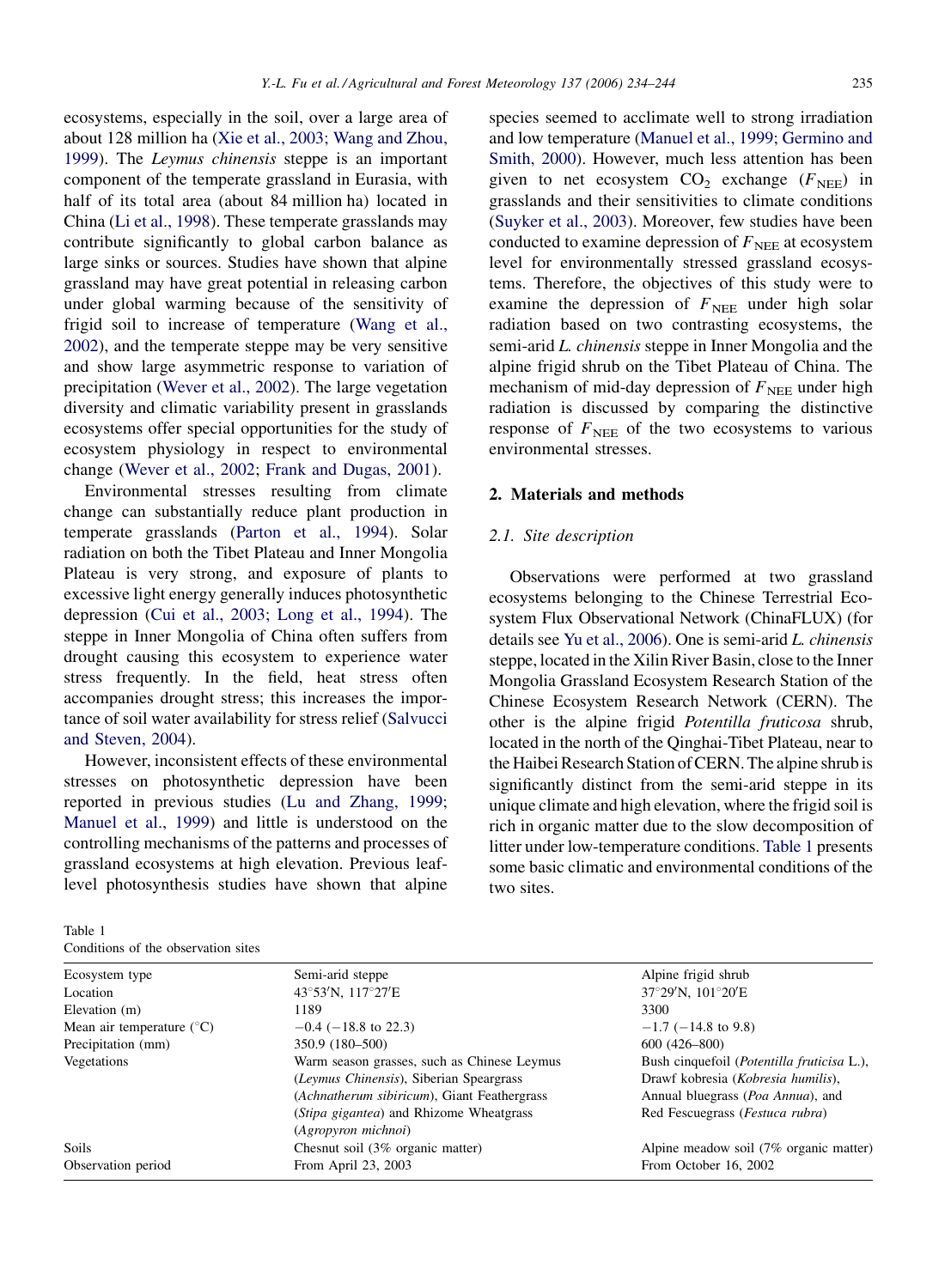<span id="page-2-0"></span>The steppe has not been grazed for 20 years and there is a substantial amount of dead plant material (litter) on the ground surface. Since the alpine shrub was grazed by yaks and sheep only during wintertime, the vegetation height and LAI were same within and outside the fence  $(40 \text{ m} \times 40 \text{ m})$ , which was built to prevent the herd from disturbing the measurement system. The terrain at the two site terrains is flat with sufficient fetch to meet the basic assumption (horizontally homogeneous surface for sufficiently long upwind area) for proper application of the eddy covariance technique.

#### 2.2. Experimental measurements

The fluxes of  $CO<sub>2</sub>$ , sensible heat, latent heat and momentum were measured at a height of 2.2 m from the ground with an open-path eddy covariance system at both sites, and recorded by a CR5000 datalogger (Model CR5000, Campbell Scientific, Logan, UT, USA). The canopy height was 0.6 m and 0.45 m for the alpine shrub and the steppe, respectively. The eddy covariance sensor array included a three-dimensional sonic anemometer (Model CSAT3, Campbell Scientific) and a  $CO<sub>2</sub>/H<sub>2</sub>O$  analyzer (Model LI-7500, Li-cor Inc., NE, USA).

Additional meteorological conditions, such as solar radiation, net radiation  $(R_n)$  and photosynthetic photon flux density ( $Q_{\text{PPFD}}$ ), were observed at 1.2 m height above the ground using a four-component net radiometer (Model CNR-1, Kipp & Zonen, Netherlands) and a quantum sensor (LI190SB, Li-cor Inc.). Air temperature  $(T_a)$  and relative humidity (RH) were measured at two heights (1.1 and 2.2 m; Model HMP45C, Vaisala Inc., Helsinki, Finland), and horizontal wind speeds were measured at the same heights (Model A100R, Vector Instrument, North Wales, UK). The canopy infrared temperature was measured with a infrared thermocouple sensor (IRTS-P, Apogee Instruments Inc., Logan, UT) at 1.5 m height. Soil temperatures were recorded at five depths (0.01, 0.05, 0.2, 0.4 and 0.8 m) with thermometers (107-L, Campbell Scientific), and soil water contents were monitored at 0.2 and 0.4 m depths with TDR probes (Model CS615-L, Campbell Scientific). The above fluxes and meteorological data were calculated over half-hour intervals, except precipitation, which was measured hourly with a rain gauge (Model 52203, RM Young Inc., Traverse City, MI, USA). All meteorological data were recorded using a CR23X datalogger (Model CR23XTD, Campbell Scientific) with a 25-channel solid-state multiplexer (Model AM25T, Campbell Scientific).

Replicate samples ( $n = 9$  for the shrub,  $n = 20$  for the steppe) for aboveground biomass were collected during May–October in 2003 (intervals: 2 weeks for the shrub and 1 month for the steppe) by clipping vegetation of  $0.5 \text{ m}^2$  quadrates within a radius of 250 m around the observation tower. Leaf area was not measured in 2003 at both sites, but investigated once at the alpine shrub (August 13) and four times at the steppe during the growing season in 2004. The leaf area index (LAI) was derived from the ratio of leaf area and aboveground biomass, expressed as total leaf area per ground area  $(m^2 m^{-2})$ .

## 2.3. Data processing

The analyses for both sites were based on the half-hour mean values of  $CO<sub>2</sub>$  and water vapor fluxes collected from June to August and the relevant environmental factors from May to September of 2003. The flux data were corrected for the variation of air density caused by the fluxes of heat and water vapor [\(Webb et al., 1980\)](#page-10-0). The data were screened to remove anomalous values caused by malfunction of sensors due to interference from dew, hoarfrost or birds. The data collected on rainy and extremely cloudy days were also excluded from the analysis. Some breaks in data collection occurred due to system maintenance and power outages. Missing or rejected data of all possible 30 min time period during the study occurred for a total of 3% and 14% for the steppe and alpine shrub, respectively.

The  $CO<sub>2</sub>$  flux measured by eddy covariance technique represents the net ecosystem  $CO<sub>2</sub>$  exchange  $(F<sub>NEE</sub>)$ , which is the balance between gross ecosystem production ( $F_{\text{GEP}}$ ) and respiration ( $R_{\text{eco}}$ ) ([Law et al.,](#page-9-0) [2002](#page-9-0)). Positive values of  $F_{\text{NEE}}$  indicate net carbon sequestration by the ecosystem. The daytime  $F_{\text{NEE}}$  were assumed to be valid for the analysis when  $Q_{\text{PPFD}}$  was larger than 1  $\mu$ mol m<sup>-2</sup> s<sup>-1</sup>. However, nighttime  $F_{\text{NEE}}$  $(Q_{\text{PPFD}} < 1 \text{ \mu mol m}^{-2} \text{ s}^{-1})$  with friction velocity  $u^*$  < 0.2 m s<sup>-1</sup> were screened from the analysis, and negative nighttime  $F_{\text{NEE}}$  were also excluded. The response of ecosystem respiration  $(R_{\text{eco}})$  to change in temperature was fitted with nighttime fluxes at high friction velocity ( $u^* > 0.2$  m s<sup>-1</sup> in this study) and soil temperature using Eq. (1) ([Lloyd and Taylor, 1994](#page-9-0)):

$$
R_{\rm eco} = R_{\rm eco, T_{\rm ref}} e^{E_0[1/(T_{\rm ref} - T_0) - 1/(T_{\rm s} - T_0)]} \tag{1}
$$

where the parameter  $E_0$  and the reference temperature  $T_{\text{ref}}$  were set to 309 and 283.16 K, respectively ([Law](#page-9-0) [et al., 2002](#page-9-0)), whereas the parameters  $T_0$  and  $R_{\text{eco},T_{\text{ref}}},$ ecosystem respiration rate at  $T_{\text{ref}}$ , were fitted to the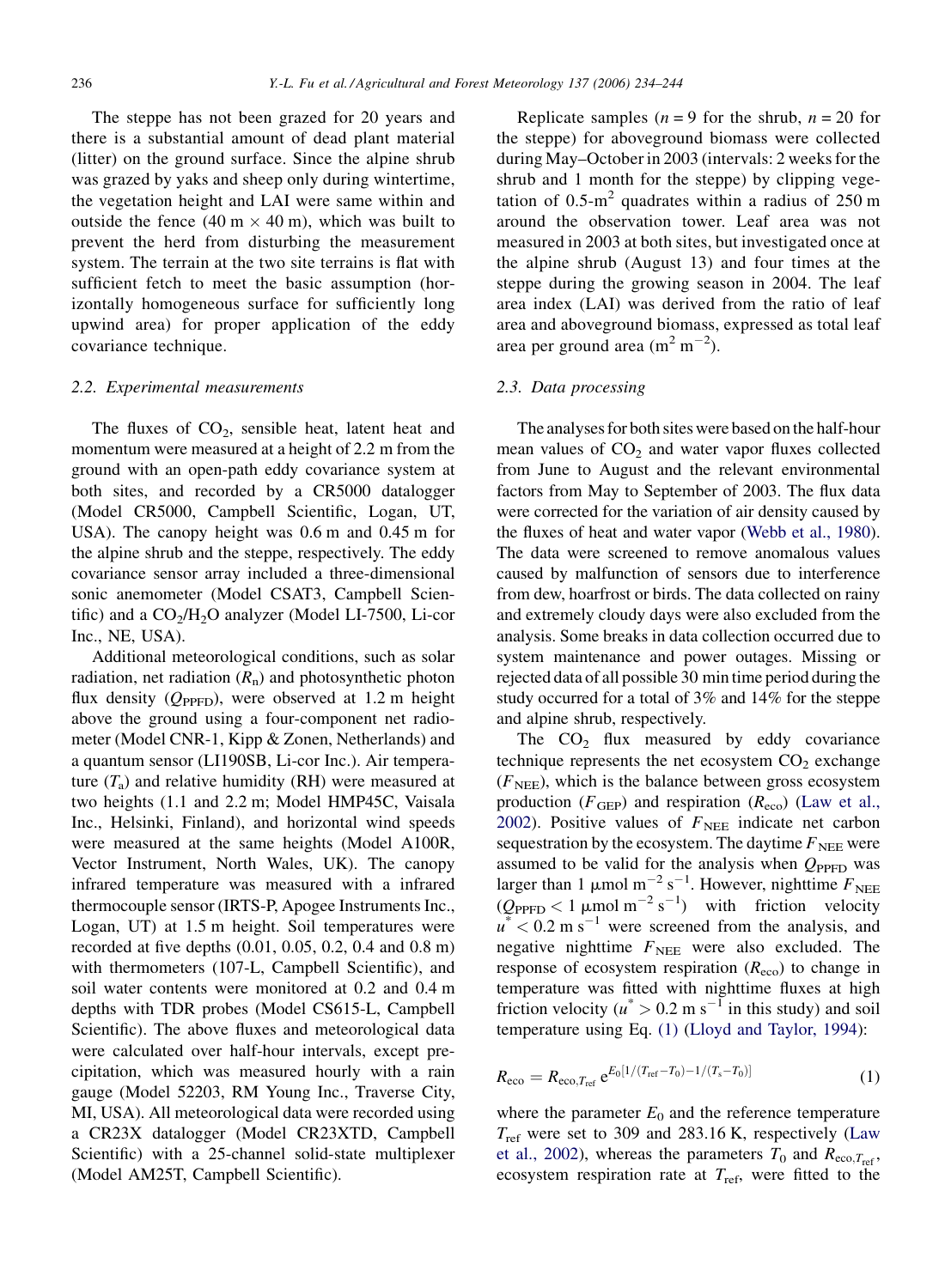<span id="page-3-0"></span>respective data subset of the two ecosystems.  $T_s$  is soil temperature  $(K)$  at a depth of 5 cm.

The Michaelis–Menten equation [\(Michaelis and](#page-9-0) [Menten, 1913](#page-9-0)) was used to describe the ecosystem light response:

$$
F_{\text{NEE}} = \frac{\alpha Q_{\text{PPFD}} P_{\text{max}}}{\alpha Q_{\text{PPFD}} + P_{\text{max}}} - R_{\text{eco}}
$$
 (2)

where  $Q_{\text{PPFD}}$  is the photosynthetic photon flux density ( $\mu$ mol m<sup>-2</sup> s<sup>-1</sup>),  $\alpha$  the ecosystem quantum yield ( $\mu$ mol CO<sub>2</sub>  $\mu$ mol quantum<sup>-1</sup>), and  $P_{\text{max}}$  is the gross primary productivity at "saturating" light ( $\mu$ mol CO<sub>2</sub> m<sup>-2</sup> s<sup>-1</sup>).  $R_{\text{eco,day}}$  is the ecosystem respiration during the daytime and  $F_{\text{NEE}}$  is the net ecosystem  $CO_2$  exchange (both in  $\mu$ mol CO<sub>2</sub> m<sup>-2</sup> s<sup>-1</sup>).

The stomatal conductance or canopy conductance was generally used to assess stomatal control on photosynthesis and evapotranspiration. With no independent measurements of transpiration or soil evaporation available in this study, a clean separation of the two sources is not possible with the eddy covariance measurements. Therefore, the surface conductance  $(g_s)$  rather than the canopy conductance  $(g_c)$  was calculated based on an inverted Penman–Monteith equation [\(Yu, 2001](#page-10-0)):

$$
\frac{1}{g_s} = \left(\frac{\Delta}{\gamma} \frac{H}{\lambda E} - 1\right) r_a + \frac{\rho C_p}{\gamma} \frac{D_{\text{ref}}}{\lambda E}
$$
(3)

where H and  $\lambda E$  are sensible heat and latent heat fluxes, respectively, measured by the eddy covariance technique.  $D_{ref}$  is the vapor pressure deficit at reference height and  $\rho$  is the air density.  $C_p$ ,  $\Delta$  and  $\gamma$  are thermodynamic constants.  $r_a$  is the aerodynamic resistance derived from the following equation ([Yu, 2001\)](#page-10-0):

$$
r_{\rm a} = \frac{1}{ku^*} \ln\left(\frac{Z_{\rm r} - d}{Z_0}\right) \tag{4}
$$

where  $u^*$  is the friction velocity,  $Z_r$  the reference height and  $k$  is the Von Karman's constant  $(0.41)$ . For most grassland and crop ecosystems,  $Z_0$  and d are defined approximately as:  $d = 0.63h$ ,  $Z_0 = 0.13h$ , where h is the height of a canopy (0.45 and 0.5 m for the steppe and alpine shrub, respectively).

#### 3. Results

#### 3.1. Dynamics of environmental variables

[Fig. 1](#page-4-0) shows the daily mean values of various climatic variables during the observation period from May to September. The average daily air temperature observed at the steppe was much higher than that at the shrub despite the average annual temperatures at the two sites being comparable [\(Table 1\)](#page-1-0). The maximum air temperature at the steppe ( $\sim$ 30 °C) was  $\sim$ 10 °C higher than that at the alpine shrub. Both air temperature and soil temperature experienced their highest from late July through early August at the two sites, although there was a cold snap in early June at the steppe. The vapor pressure deficit was much higher at the steppe than the shrub due to the higher air temperatures and lower absolute humidity at the steppe. There was a serious drought in the steppe after middle June with little precipitation, which resulted in a continuous decrease of moisture in the deep soil layer from early June until September [\(Fig. 1](#page-4-0)e). Comparatively, it was a humid year for the alpine shrub with abundant precipitation throughout the whole growing season (total 469.6 mm from May to September), which led to sufficient soil moisture and hence no evident water stress for the alpine shrub. The average daily total radiation at the alpine shrub was lower than that at steppe because of more cloudy conditions during daytime on the plateau. The  $Q_{\text{PPFD}}$  at the steppe site was generally  $<$  2000 µmol m<sup>-2</sup> s<sup>-1</sup> with more clear days during the growing season. However, the  $Q_{\text{PPFD}}$  at the alpine shrub site on Tibet Plateau was very high, frequently exceeding 2000  $\mu$ mol m<sup>-2</sup> s<sup>-1</sup> at noon.

# 3.2. Dynamics of biomass and leaf area index (LAI)

Both ecosystems achieved their maximum aboveground biomass during mid-August in 2003, followed by a steady decline as the community senesced ([Fig. 2\)](#page-4-0). The measured maximum aboveground biomass was 278 and 218 g m<sup> $-2$ </sup> for the alpine shrub and the semi-arid steppe, respectively. The biomass at the shrub decreased sharply in late August and accumulated again in early September, probably due to the cold snap and heavy precipitation during late August and the warming up later. Although the LAI was not measured in 2003, the seasonal dynamics of biomass could partly indicate the variation of LAI in 2003. The measured LAI at the alpine shrub on August 13, 2004 was  $2.78 \pm 0.69$  m<sup>2</sup> m<sup>-2</sup> (mean  $\pm$  standard deviation), which was averaged on 48 quadrats when maximum aboveground biomass occurred. The LAI of the semi-arid steppe changed rapidly during the growing season in 2004 and the measured maximum LAI was 1.54 (August 16, 2004).

## 3.3. Response of  $F_{NEE}$  to light intensity

According to [Yu et al. \(2002\)](#page-10-0),  $F_{NEE}$  can be depressed if leaves are frequently exposed to high radiation for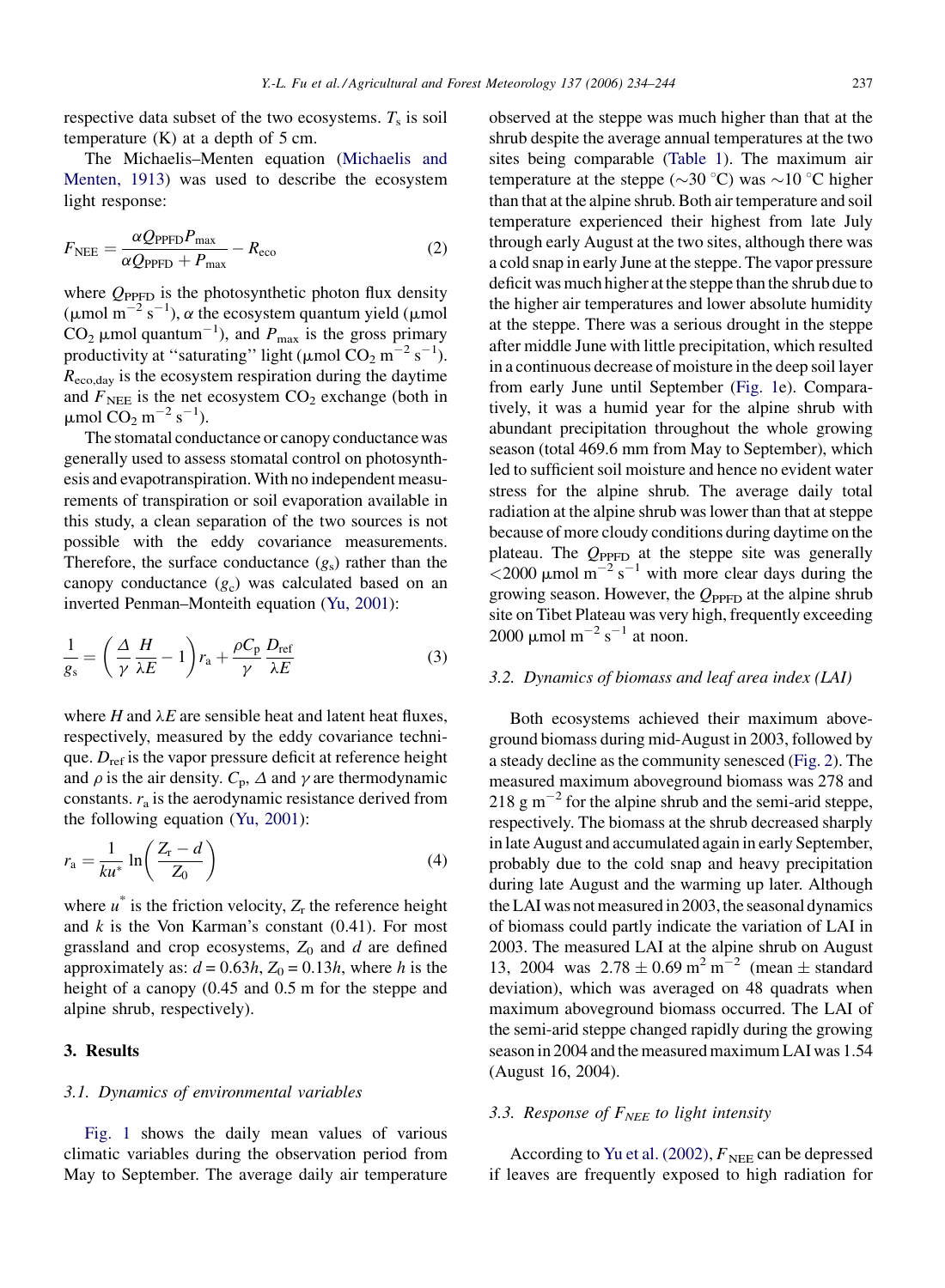<span id="page-4-0"></span>

Fig. 1. Daily averages of (a) air temperature  $(T_a)$  at 2.2 m height, (b) soil temperature  $(T_s: 5 \text{ cm depth})$ , (c) daily total photosynthetic photon flux density ( $Q_{\text{PPFD}}$ ) runs on 5-day average, and (d) vapor pressure deficit ( $D_{\text{ref}}$ ) in steppe and shrub ecosystems from May to September 2003. The daily precipitation (mm) and soil water content  $(S_w, m^3 m^{-3})$  at two depths (0.2 and 0.4 m) are also shown for the steppe ecosystem (e) and the shrub ecosystem (f).



Fig. 2. The seasonal dynamics of aboveground biomass (g dry biomass  $m^{-2}$ ) for the alpine shrub and semi-arid steppe in 2003.

long periods. The solar radiation at two sites was very strong, with  $Q_{\text{PPFD}} > 1000 \mu \text{mol m}^{-2} \text{ s}^{-1}$  lasting for about 6 h and mostly exceeding 2000  $\mu$ mol m<sup>-2</sup> s<sup>-1</sup> at noon on clear days. Such strong radiation exceeded the light saturation point for most plants there, which was about 850  $\mu$ mol m<sup>-2</sup> s<sup>-1</sup> measured with a portable photosynthesis system (Model LI-6400, Li-cor Inc.). [Fig. 3](#page-5-0) illustrates the typical light responses of  $F_{\text{NEE}}$  in the steppe and alpine shrub in July and August 2003. It can be seen that  $F_{\text{NEE}}$  in the steppe increased with light intensity and reached its maximum around  $1200 \mu$ mol  $m^{-2}$  s<sup>-1</sup> of  $Q_{\text{PPFD}}$  (open circles). When the radiation further increased, the  $F<sub>NEE</sub>$  dropped pronouncedly (closed circles). A similar trend was found for the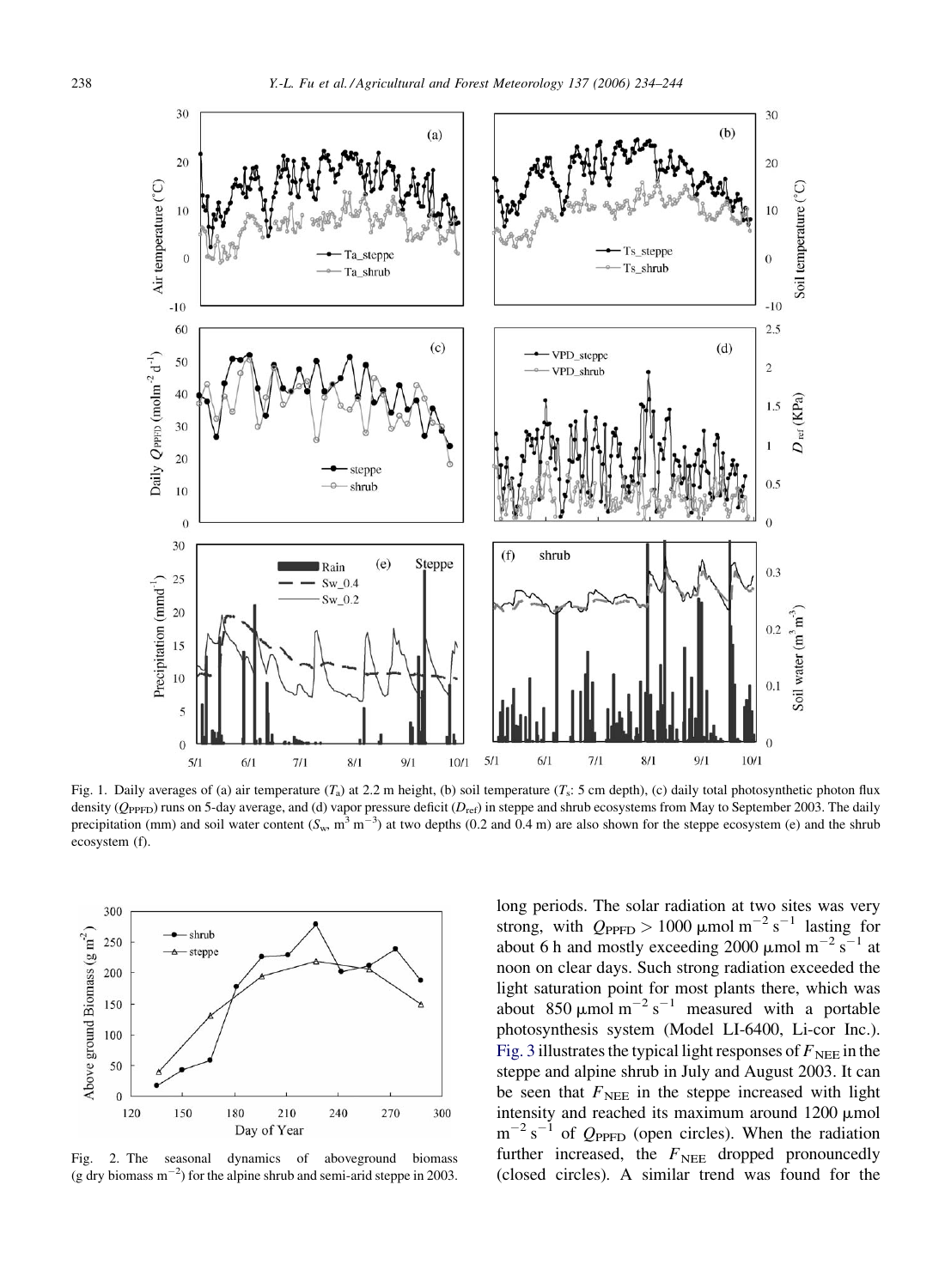<span id="page-5-0"></span>

Fig. 3. Relationship between net ecosystem  $CO_2$  exchange ( $F_{NEE}$ ) and light intensity at (a) the semi-arid steppe and (b) the alpine shrub in July and August 2003. The observed  $F_{\text{NEE}}$  were separated into two sections with thresholds  $Q_{\text{PPFD}}$  of 1200 and 1500  $\mu$ mol m<sup>-2</sup> s<sup>-1</sup> for the steppe and the shrub, respectively. The curves are fitted results using Eq. [\(2\)](#page-3-0) based on the observed data with  $Q_{\text{PPFD}}$  smaller than the threshold values.

shrubs, except that the biggest  $F_{\text{NEE}}$  occurred at about 1500  $\mu$ mol m<sup>-2</sup> s<sup>-1</sup> (Fig. 3b).

To understand the effect of high radiation on the depression of  $F<sub>NEE</sub>$ , we separated the observed  $F<sub>NEE</sub>$ into two sections, with and without photosynthetic depression, simply by using threshold values of  $Q_{\text{PPFD}}$ (1200 and 1500  $\mu$ mol m<sup>-2</sup> s<sup>-1</sup> for the steppe and the shrub, respectively). Once the radiation exceeded the threshold,  $F<sub>NEE</sub>$  began to decrease with increasing light intensity. The subset data of  $F_{\text{NEE}}$  with  $Q_{\text{PPFD}}$  lower than the thresholds (Fig. 3) was fitted with Eq. [\(2\)](#page-3-0). The results showed that the magnitude of  $\alpha$  and  $P_{\text{max}}$  for the semi-arid steppe (0.0154 and 7.3  $\mu$ mol CO<sub>2</sub> m<sup>-2</sup> s<sup>-1</sup>, respectively) were much lower than those for the alpine shrub (0.034 and 16.6  $\mu$ mol CO<sub>2</sub> m<sup>-2</sup> s<sup>-1</sup>, respectively), indicating larger capacity for carbon uptake in the alpine shrub than in the steppe.

It is worth noting the large scatter of the data points in Fig. 3, which apparently illustrates the dependence of  $F<sub>NEE</sub>$ - $Q<sub>PPFD</sub>$  relationship on other environmental factors, if measurement errors are not the sole reason for the scattering. As reported, for a given  $Q_{\text{PPFD}}$  ecosystem gross photosynthesis and respiration are certainly related to temperature, soil water availability and vapor pressure deficit. Interactions between various biotic and abiotic factors in influencing  $F_{\text{NEE}}$  may thus result in different light response of leaves at varying levels of light intensity [\(Law et al., 2002](#page-9-0)). Therefore, it is necessary to examine the response of  $F_{\text{NEE}}$  to other factors for understanding the underlying mechanism of depression of  $F_{\text{NEE}}$  under high radiation.

# 3.4. Relationship between  $F_{NEE}$  and temperature

The response of  $F_{\text{NEE}}$  to temperature is ascribed to its effects on ecosystem photosynthesis and respiration [\(Dewar et al., 1999](#page-9-0)). Temperatures on the Tibet Plateau are quite low even during the growing season, varying widely in a day with the highest air temperature mostly  $<$  20 °C. These low temperatures contrast with those at the steppe where air temperature usually varied from 10 to 30 °C. To examine the role of temperature on  $F_{\text{NEE}}$ , we grouped the measured  $F_{\text{NEE}}$  into three conditions of low, medium and high solar radiation when soil water was non-limiting. Plots of  $F_{\text{NEE}}$  against temperature for the steppe ([Fig. 4](#page-6-0)a) and for the shrub [\(Fig. 4b](#page-6-0)) show a marked optimal temperature for  $F_{\text{NEE}}$  in both ecosystems. In abundant radiation,  $F_{NEE}$  reached its maximum around  $20^{\circ}$ C at the steppe, while the maximal  $F_{\text{NEE}}$  appeared around 12 °C at the shrub. However, in low radiation  $F_{\text{NEE}}$  of both ecosystems was depressed with the optimal temperatures around 17 °C at the steppe and 9 °C at the shrub.

 $F<sub>NEE</sub>$  is the balance of photosynthesis and respiration, which are two fluxes of approximately the same magnitude and opposite direction ([Moncrieff et al.,](#page-9-0) [1996\)](#page-9-0); so  $F<sub>NEE</sub>$  could also be regarded as the net flux of  $CO<sub>2</sub>$  from the atmosphere to the vegetation. Variation in the temperature optimum for  $F_{\text{NEE}}$  with  $Q_{\text{PPFD}}$  can be explained by changes in the relative amounts of  $CO<sub>2</sub>$ taken up by leaves photosynthesis and released from soil respiration. At any given temperature with the same soil respiration, relatively less  $CO<sub>2</sub>$  is taken up by photosynthesis at low light levels compared to that at high light, which causes less  $CO<sub>2</sub>$  transfer from the atmosphere to the vegetation. Whereas as temperature increases at a given light level, photosynthesis increases quicker than soil respiration in low-temperature environment, resulting in an increased  $F_{\text{NEE}}$  with temperature. As photosynthesis saturates gradually, soil respiration increases more rapidly than photosynthesis, thereby decreasing  $F_{\text{NEE}}$  with increasing temperature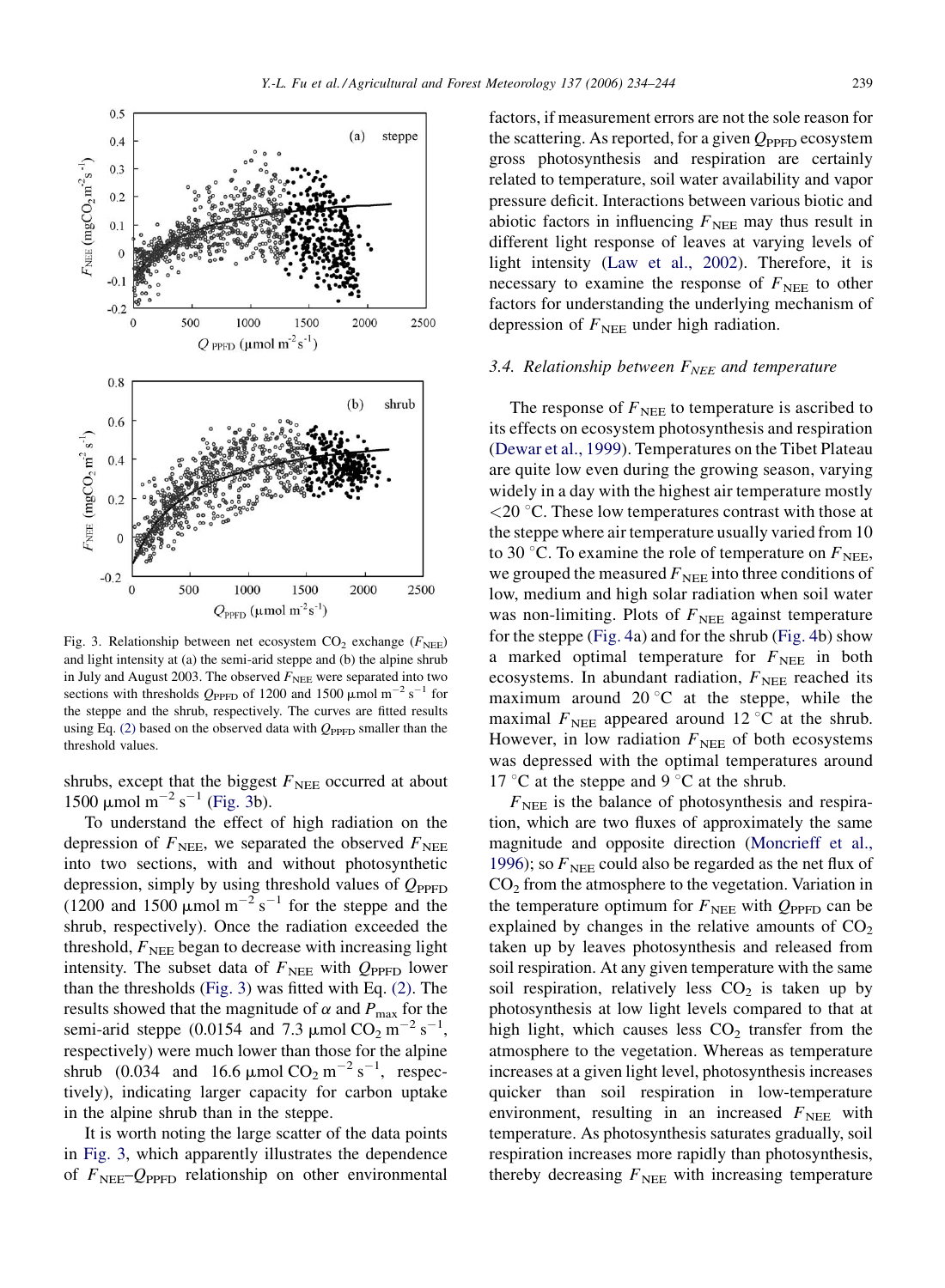<span id="page-6-0"></span>

Fig. 4. The relationships between net ecosystem  $CO<sub>2</sub>$  exchange  $(F<sub>NEF</sub>)$  and air temperature  $(T<sub>a</sub>)$  under different light intensities in (a) the steppe and (b) the alpine shrub during the growing season of 2003 when soil water was non-limiting.

as observed by the eddy covariance technique. Earlier studies have suggested that alpine plants would suffer photosynthetic depression under high temperature [\(Zhang et al., 1995; Guo et al., 1995](#page-10-0)). The above results imply that plants are likely to suffer photosynthetic depression if temperature and light intensity do not match appropriately.

The relationships between ecosystem respiration  $(R_{\text{eco}})$  and soil temperature  $(T_s)$  were examined for the two ecosystems based on the data collected in darkness during high turbulence  $(u^* > 0.2 \text{ m s}^{-1})$ . As shown in Fig. 5, the  $R_{\text{eco}}$  of both the steppe and the shrub followed an exponential relationship with soil temperature, consistent with previous studies [\(Lloyd and Taylor,](#page-9-0) [1994; Fang and Moncrieff, 2001\)](#page-9-0). Comparison of the two ecosystems suggests that the alpine shrub was more sensitive to the change of temperature than the steppe probably because of the high sensitivity of frigid soil to increase of temperature ([Wang et al., 2002\)](#page-10-0). Ecosystem respiration by roots and soil microbial requires adequate moisture as well as temperature and the reduced soil moisture in the semi-arid steppe will also decrease the temperature sensitivity of  $R_{\text{eco}}$  ([Qi et al., 2002\)](#page-10-0). Besides,



Fig. 5. Relationship between nighttime ecosystem respiration  $(R_{\text{eco}})$ and soil temperature  $(T_s: 5 \text{ cm depth})$  at (a) the steppe and (b) the alpine shrub. The dataset includes measured  $F_{\text{NEE}}$  at nighttime from March to August for the shrub ( $n = 644$ ) and from May to September for the steppe ( $n = 692$ ) during high turbulence ( $u^* > 0.2$  m s<sup>-1</sup>). The non-linear regression curves were fitted with Eq. [\(1\)](#page-2-0) based on the observed data.

the profound differences in the capacity of photosynthesis between the two ecosystems also lead to the different response of  $R_{\text{eco}}$  to temperature since respiration is also effectively limited by the supply of carbohydrates fixed through photosynthesis. The rich organic matter in alpine meadow soil could potentially promote the release of carbon through enhanced soil respiration under elevated temperature.

# 3.5. Effect of water availability on  $F_{NEE}$

The steppe in Inner Mongolia suffered a serious drought from mid-June to August in 2003 [\(Fig. 1e](#page-4-0)) and this allowed us to identify how soil water content affected  $F_{\text{NEE}}$ . In [Fig. 6,](#page-7-0) the  $F_{\text{NEE}}$  measured in the steppe under dry conditions (with  $S_w < 0.1$  m<sup>3</sup> m<sup>-3</sup> and  $D_{ref} > 2$  kPa) is compared with the results under relatively wet conditions (with  $S_w > 0.1 \text{ m}^3 \text{ m}^{-3}$  and  $D_{\text{ref}} < 2 \text{ kPa}$ ). Under wet conditions, daytime  $F_{\text{NEE}}$  increased with  $Q_{\text{PPFD}}$  to a maximum around 1200  $\mu$ mol m<sup>-2</sup> s<sup>-1</sup> and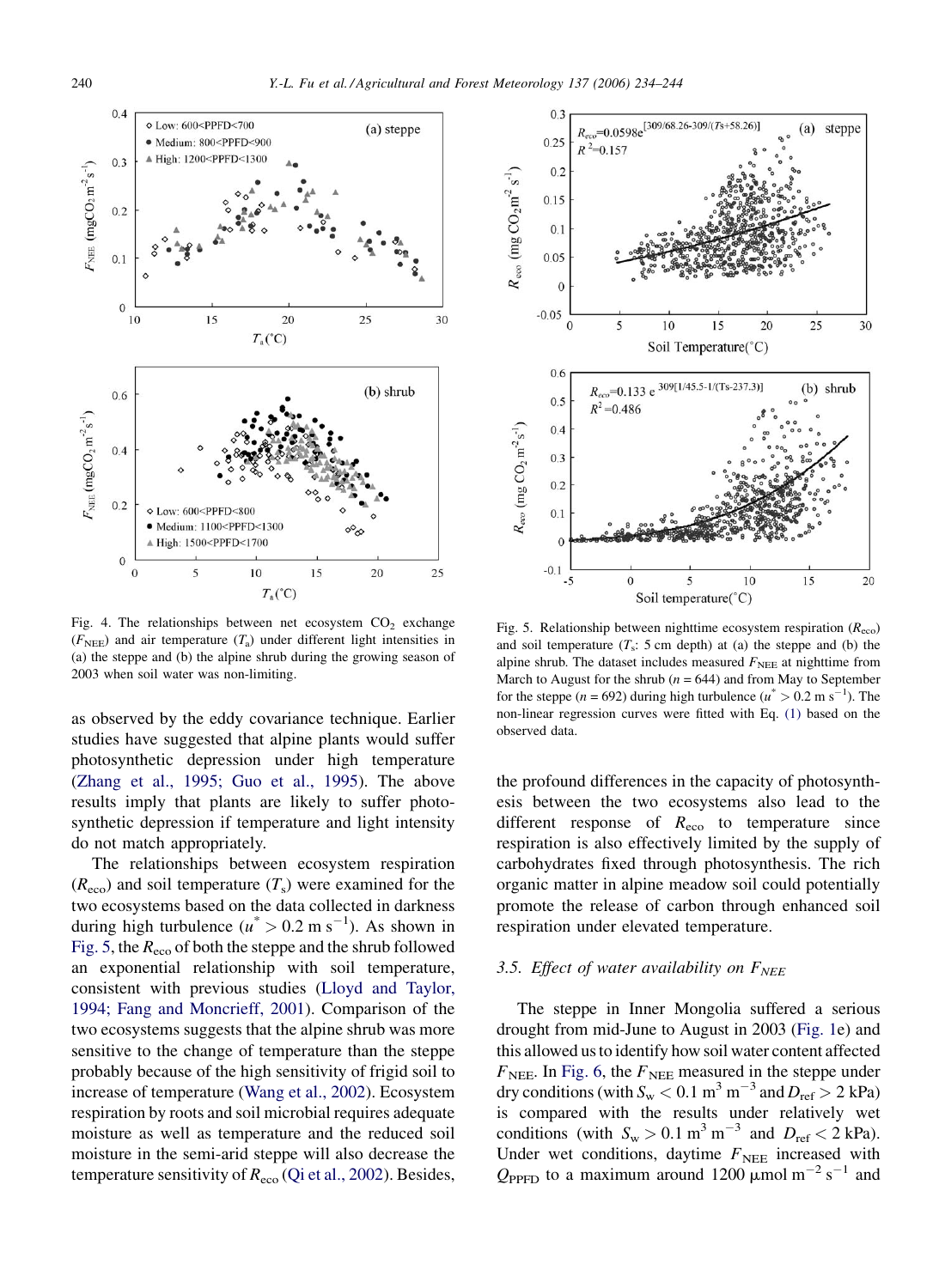<span id="page-7-0"></span>

Fig. 6. Variation of daytime  $F_{\text{NEE}}$  under different soil water content and atmospheric humidity in the steppe from mid-June to mid-July 2003. The closed circles represent the observations under wet conditions with soil water content  $(S_w) > 0.1 \text{ m}^3 \text{ m}^{-3}$  and vapor pressure deficit  $(D_{ref}) < 2.0$  kPa, the open circles refer to dry conditions when  $S_{\rm w}$  < 0.1 m<sup>3</sup> m<sup>-3</sup> and  $D_{\rm ref}$  > 2.0 kPa.

also showed a slightly decreasing trend with increasing light intensity (closed circles). In contrast, under dry conditions  $F_{\text{NEE}}$  was depressed so much that the  $F_{\text{NEE}}$ values turned negative, indicating release of  $CO<sub>2</sub>$ outstripped uptake by photosynthesis (open circles). It is also found that rainfall events often caused change of the signs of the daily  $F_{\text{NEE}}$  values during the growing seasonin the steppe, and the steppe changed into a state of  $CO<sub>2</sub>$  emission during the dry period in August (data omitted). This suggests that frequent recovery of the ecosystem from water stress by rainfall is very critical to the ecosystem  $CO<sub>2</sub>$  exchange process. Similar phenomena have been observed in tallgrass prairie by [Suyker](#page-10-0) [et al. \(2003\).](#page-10-0)

In contrast to the steppe, the shrub on the Tibet Plateau had relatively stable and sufficient soil water due to the abundant precipitation during the entire growing season [\(Fig. 1f](#page-4-0)). As a result,  $F_{NEE}$  of the shrub varied little with soil moisture, indicating that moisture was not a limiting factor the alpine shrub growth in 2003.

# 4. Discussion

# 4.1. Depression of  $F_{NEE}$  in the steppe

The above results have shown that water stress seemed to be the dominant factor limiting the growth of the semi-arid steppe during the growing season (Fig. 6). To illustrate the underlying physiological mechanism of depression of  $F<sub>NEE</sub>$ , we investigated the diurnal courses of  $F<sub>NEE</sub>$ , ecosystem evapotranspiration (ET), surface conductance  $(g_s)$  and relevant environmental factors on clear days.

[Fig. 7a](#page-8-0) shows the typical diurnal cycles of  $Q_{\text{PPFD}}$ , canopy temperature  $(T_c)$  and  $D_{ref}$  of the steppe on a clear day in summer. Similar variation trends were observed for  $T_a$  and  $D_{\text{ref}}$ , except there was a time lag for them to reach the maximum of the day. The diurnal variation of  $F<sub>NEF</sub>$  on clear days in the steppe was characteristic of pronounced mid-day depression and a rapid recovery in the afternoon [\(Fig. 7](#page-8-0)b). The lower peak in the afternoon than in the morning might be due to the higher vapor pressure deficit and the reduced water flow from the soil to plant roots in the afternoon. The surface conductance  $(g<sub>s</sub>)$  calculated with Eq. [\(3\)](#page-3-0) was usually high in the early morning but declined rapidly as solar radiation and vapor pressure deficit increased ([Fig. 7](#page-8-0)b). In the afternoon the decreasing rate of  $g_s$  slowed down and the recovery of  $g_s$  was very slight because of the reduced plant transpiration and soil evaporation, which were both limited by the low soil water content. The measurements of leaf photosynthesis (Model LI-6400) at the steppe in August 2004 also showed a marked down-regulation in both photosynthesis and stomatal conductance at mid-day. The mid-day drop of ET was less remarkable compared to  $F<sub>NEE</sub>$  because the humidity deficit increased steadily with rising temperature from morning to mid-afternoon [\(Fig. 7](#page-8-0)a), which partly counteracted the decreasing of stomatal conductance. The above results were consistent with the studies by [Tuzet et al. \(2003\)](#page-10-0) regarding the effect of soil water on the role of stomata in regulating photosynthesis and transpiration during a drying cycle.

Photosynthesis and transpiration are coordinated processes since the same opening–closing movement of the stomata controls both [\(Yu et al., 2001\)](#page-10-0). Photosynthesis depends on stomatal behavior and the reduction of leaf photosynthesis is usually caused by either stomatal or non-stomatal limitation. The former could be partially attributed to stomatal closure, while the latter could be the decrease of leaf photosynthetic activity which can lead to irreversible reduction of plant photosynthesis ([Farquhar and Sharkey, 1982; Xu,](#page-9-0) [1997\)](#page-9-0). [Du and Yang \(1988, 1990\)](#page-9-0) have also made many leaf-level studies on the photosynthesis of the major species in the  $L.$  chinensis steppe. They found that the decrease of leaf water content and stomatal conductance under drought condition is the major factors that cause the mid-day photosynthetic reduction in L. chinensis and Stipa grandis, coupled with the enhanced respiration due to high leaf temperature, which could reach as high as  $40^{\circ}$ C (referring to canopy infrared temperature, [Fig. 7a](#page-8-0)). According to results from this and earlier studies, we infer that the mid-day depression of  $F<sub>NEE</sub>$  in the steppe was mainly due to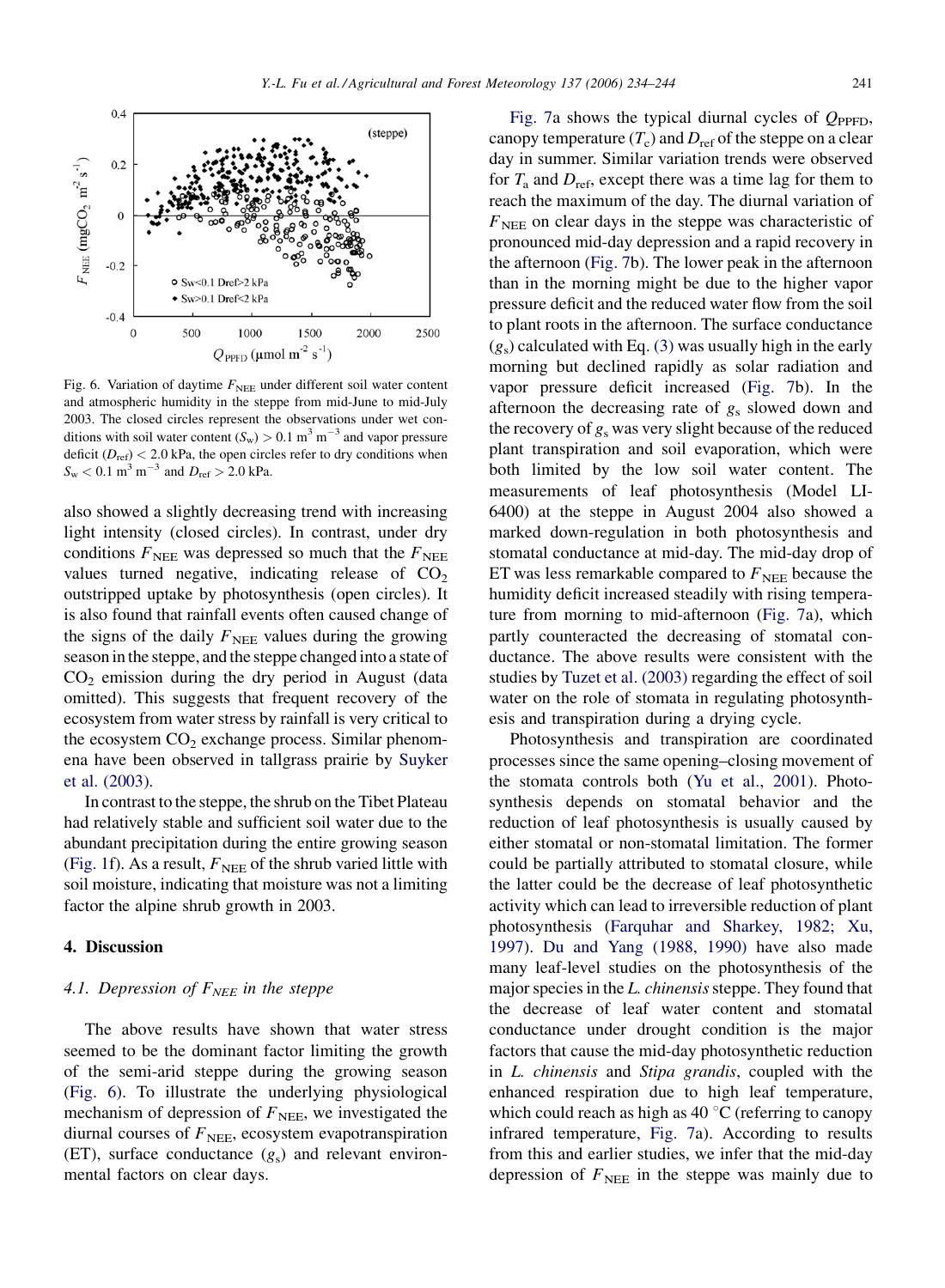<span id="page-8-0"></span>

Fig. 7. Diurnal variations of net ecosystem CO<sub>2</sub> exchange ( $F_{NEE}$ ), ecosystem evapotranspiration (ET), surface conductance (g<sub>s</sub>) and correspondingly environmental factors of solar radiation ( $Q_{\text{PPFD}}$ ), vapor pressure deficit ( $D_{\text{ref}}$ ) and canopy temperature ( $T_c$ ) in the *Leymus chinensis* steppe (a and b, July 1, 2003) and the alpine shrub (c and d, July 25, 2003) were plotted, respectively.

stomatal limitation caused by inadequacy of water moisture, coupled with the high temperature effects on both ecosystem photosynthesis and respiration.

#### 4.2. Depression of  $F_{NEE}$  in the alpine shrub

The depression of  $F_{\text{NEE}}$  in the alpine shrub on the Tibet Plateau was not as significant as that in the steppe, in spite of the comparable light intensities at the two ecosystems. The diurnal courses of  $Q_{\text{PPFD}}$  and  $T_c$  at the alpine shrub were similar to those at the steppe, but  $D_{\text{ref}}$  at the shrub was much lower than the steppe (Fig. 7c).  $F_{\text{NEE}}$  in the alpine shrub (Fig. 7d) was a little depressed at mid-day and recovered slightly in the afternoon. The  $g_s$  also decreased a little but it could not fully account for the depression of  $F<sub>NEE</sub>$ , since the recovered  $g_s$  at 13:00 h did not cause the recovery of  $F<sub>NEE</sub>$ . Moreover, the increase of ET with rising temperature and humidity deficit from morning to mid-afternoon indicates that soil water was not a limiting factor of the alpine shrub.

[Shi et al. \(2001\)](#page-10-0) studied the mid-day downregulation of photosynthesis at leaf level in Saussurea superba and Gentiana straminea, which are two main accompanying species in the alpine shrub. Their results showed that under high radiation the stomata on the adaxial surface of leaves were partially closed, while most stomata on the abaxial surface were still open and could regulate leaf temperature by transpiration. They concluded that the partial stomatal closure could not directly result in the mid-day down-regulation of photosynthesis in the two alpine species. It was more likely due to insufficient thermal dissipation and enhanced photorespiration under high solar radiation that resulted in the down-regulation of photosynthesis ([Shi et al., 2001; Cui et al., 2003](#page-10-0)). The results of this study indicated that the depressed  $F_{\text{NEF}}$  in the shrub were mostly accompanied by temperature much higher than the optimal temperature for  $F_{\text{NEE}}$  in shrub ([Fig. 3b](#page-5-0)), and the  $R_{\text{eco}}$  in the alpine shrub increased sharply with rising temperature ([Fig. 4b](#page-6-0)). Earlier studies also showed that the alpine plants living on the Tibet Plateau may have been acclimated to the long-term low temperature conditions, and that photosynthesis is depressed at relatively high temperature ([Guo et al.,](#page-9-0) [1995; Cui et al., 2003](#page-9-0)). Therefore, we inferred that the depression of  $F_{\text{NEE}}$  in alpine shrub could mainly be ascribed to enhanced respiration and depressed plant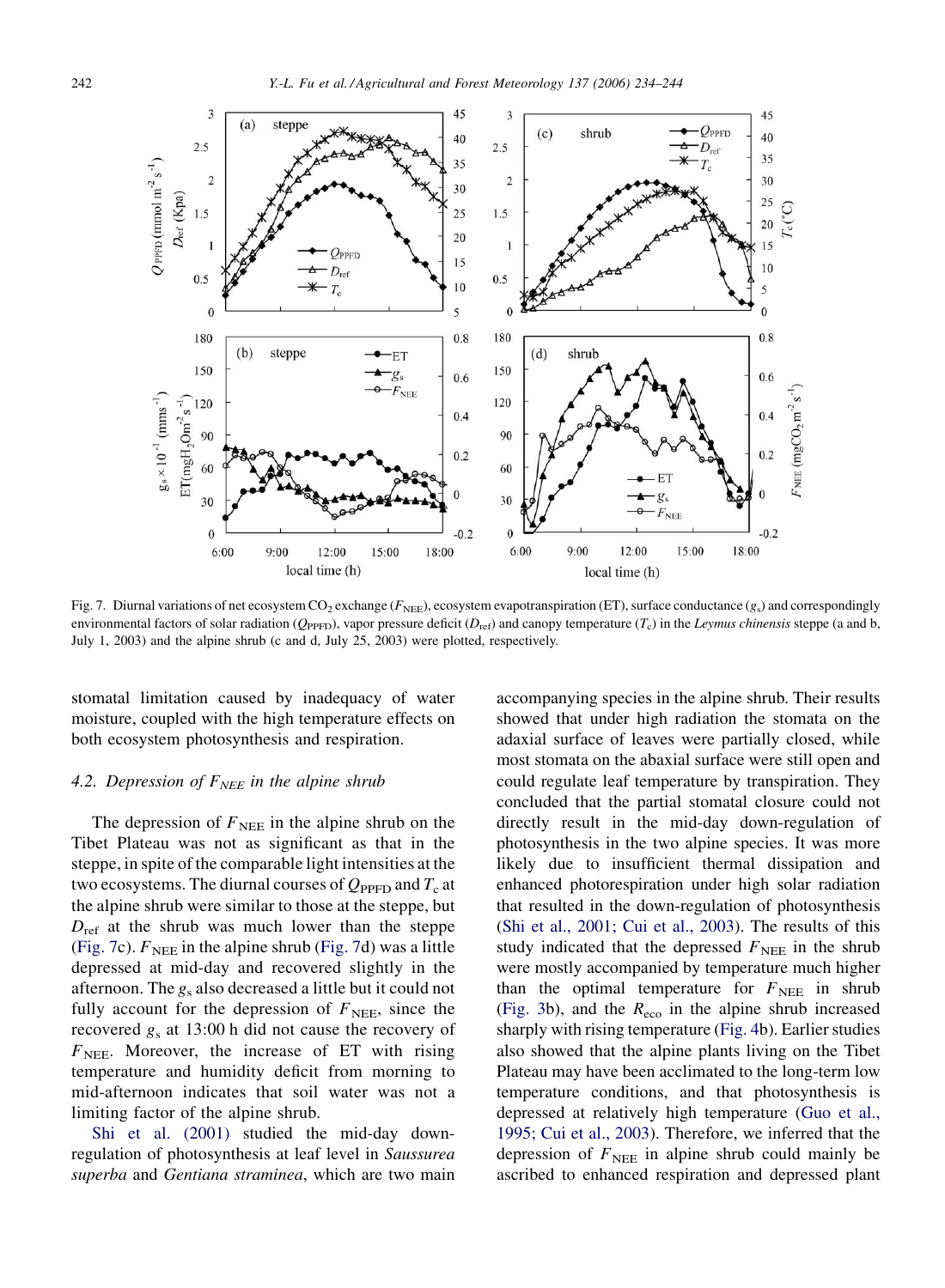<span id="page-9-0"></span>tion, coupled by the reduction of plant photosynthesis due to partly stomatal closure probably resulted from the decrease of leaf water content under high radiation at mid-day.

# 5. Conclusions

This study presented the dynamics of net ecosystem  $CO<sub>2</sub>$  exchange ( $F<sub>NEE</sub>$ ) in two ecosystems (a semi-arid L. chinensis steppe and an alpine shrub in China) and their responses to various environmental stresses during the growing season of 2003. As observed,  $F_{\text{NEE}}$ was depressed under high solar radiation in both ecosystems. Comprehensive analyses show that the depression of  $F<sub>NEE</sub>$  in the semi-arid steppe is mainly attributed to the decrease of ecosystem photosynthesis, coupled with the effects of high temperature at mid-day on photosynthesis and respiration. The stomatal limitation caused by soil water insufficiency was responsible for the reduced photosynthesis activity of leaves under high radiation. In contrast, the depression of  $F_{\text{NEE}}$  in the alpine shrub was mainly caused by the effects of relatively high temperature there on both respiration and photosynthesis, coupled with reduction in plant photosynthesis due to partial stomatal closure under high radiation at mid-day. The respiration of alpine shrub ecosystem increased rapidly with temperature; while the temperature-sensitivity of respiration at the steppe was suppressed by soil water stress. This study indicates that the patterns and mechanisms of responses of  $F<sub>NEE</sub>$  to environmental changes vary with ecosystem conditions. The high sensitivity of grassland ecosystems to temperature and precipitation implies that the vast temperate grassland and alpine ecosystems may be critical to regulating future climate change. Systematic and mechanistic studies in these ecosystems are needed for developing and improving relevant prediction models.

#### Acknowledgements

This work contributes to the ChinaFLUX project funded by the Knowledge Innovation Program of Chinese Academy of Sciences (KZCX1-SW-01-01A) and the National Research and Development Program of China (2002CB412501). It is also supported by National Natural Science Foundation of China (Grant No. 30225012). The authors thank Dr. Ray Leuning and Jie Zhuang for their useful comments and suggestions that helped to improve the previous versions of the manuscript.

#### References

- Adams, J.M., Faure, H., Faure-Denard, L., McGlade, J.M., Woodward, F.I., 1990. Increases in terrestrial carbon storage from the last glacial maximum to the present. Nature 348, 711–714.
- Cui, X.Y., Tang, Y.H., Gu, S., Nishimura, S., Shi, S.B., Zhao, X.Q., 2003. Photosynthetic depression in relation to plant architecture in two alpine herbaceous species. Environ. Exp. Bot. 50, 125– 135.
- Dewar, R., Medlyn, B.E., Mcmurtrie, R.E., 1999. Acclimation of the respiration/photosynthesis ratio to temperature: insights from a model. Global Change Biol. 5, 615–622.
- Du, Z.C., Yang, Z.G., 1988. A research on internal cause of photosynthetic reduction during midday period in Leymus chinensis and Stipa grandis under drought soil condition. In: Research on Grassland Ecosystem No. 2, Science Press, Beijing, China, pp. 82–92.
- Du, Z.C., Yang, Z.G., 1990. A study on the relationship between midday photosynthetic reduction in Leymus chinensis and Stipa grandis and ecological factors. J. Nat. Resour. 5 (2), 177–188.
- Fang, C., Moncrieff, J.B., 2001. The dependence of soil  $CO<sub>2</sub>$  efflux on temperature. Soil Biol. Biochem. 33, 155–165.
- Farquhar, G.D., Sharkey, T.D., 1982. Stomatal conductance and photosynthesis. Annu. Rev. Plant Physiol. 33, 317.
- Frank, A.B., Dugas, W.A., 2001. Carbon dioxide over a northern, semiarid, mixed-grass prairie. Agric. Forest Meteorol. 108, 317– 326.
- Germino, M.J., Smith, W.K., 2000. High resistance to low-temperature photoinhibition in two alpine, snowbank species. Physiol. Plant. 110, 89–95.
- Guo, L.W., Shen, Y.G., Xu, D.Q., Zhang, S.Y., Wu, H., Wu, Z., 1995. Characteristics and photoinhibition of photosynthesis in some alpine meadow plains. In: Alpine Meadow Ecosystem FASC 4, Science Press, China, pp. 65–72 (in Chinese).
- Law, B.E., Falge, E., Gu, L., Baldocchi, D.D., Bakwin, P., Berbigier, P., Davis, K., Dolman, A.J., Falk, M., Fuentes, J.D., Goldstein, A., Granier, A., Grelle, A., Hollinger, D., Janssens, I.A., Jarvis, P., Jensen, N.O., Katul, G., Mahli, Y., Matteucci, G., Meyers, T., Monson, R., Munger, W., Oechel, W., Olson, R., Pilegaard, K., Paw U, K.T., Thorgeirsson, H., Valentini, R., Verma, S., Vesala, T., Wilson, K., Wofsy, S., 2002. Environmental controls over carbon Dioxide and water vapor exchange of terrestrial vegetation. Agric. Forest Meteorol. 113, 97–120.
- Li, L., Liu, X., Chen, Z., 1998. Study on the carbon cycle of Leymus chinensis steppe in the Xilin River basin. Acta Bot. Sinca 40, 955– 961.
- Lloyd, J., Taylor, J.A., 1994. On the temperature dependence of soil respiration. Funct. Ecol. 8, 315–323.
- Long, S.P., Humphries, S., Falkowski, P.G., 1994. Photoinhibition of photosynthesis in nature. Annu. Rev. Plant Physiol. Plant Mol. Biol. 45, 633–662.
- Lu, C., Zhang, J., 1999. Effects of water stress on photosystem II photochemistry and its thermostability in wheat plants. J. Exp. Bot. 50, 1199–1206.
- Manuel, N., Cornic, G., Aubert, S., Choler, P., Bligny, R., Heber, U., 1999. Protection against photoinhibition in the alpine plant Geum montanum. Oecologia 119, 149–158.
- Michaelis, L., Menten, M.L., 1913. Die Kinetik der Invertinwirkung. Biochem. Z. 49, 333.
- Moncrieff, J.B., Malhi, Y., Leuning, R., 1996. The propagation of errors in long-term measurement of land–atmosphere fluxes of carbon and water. Global Change Biol. 2, 231–240.